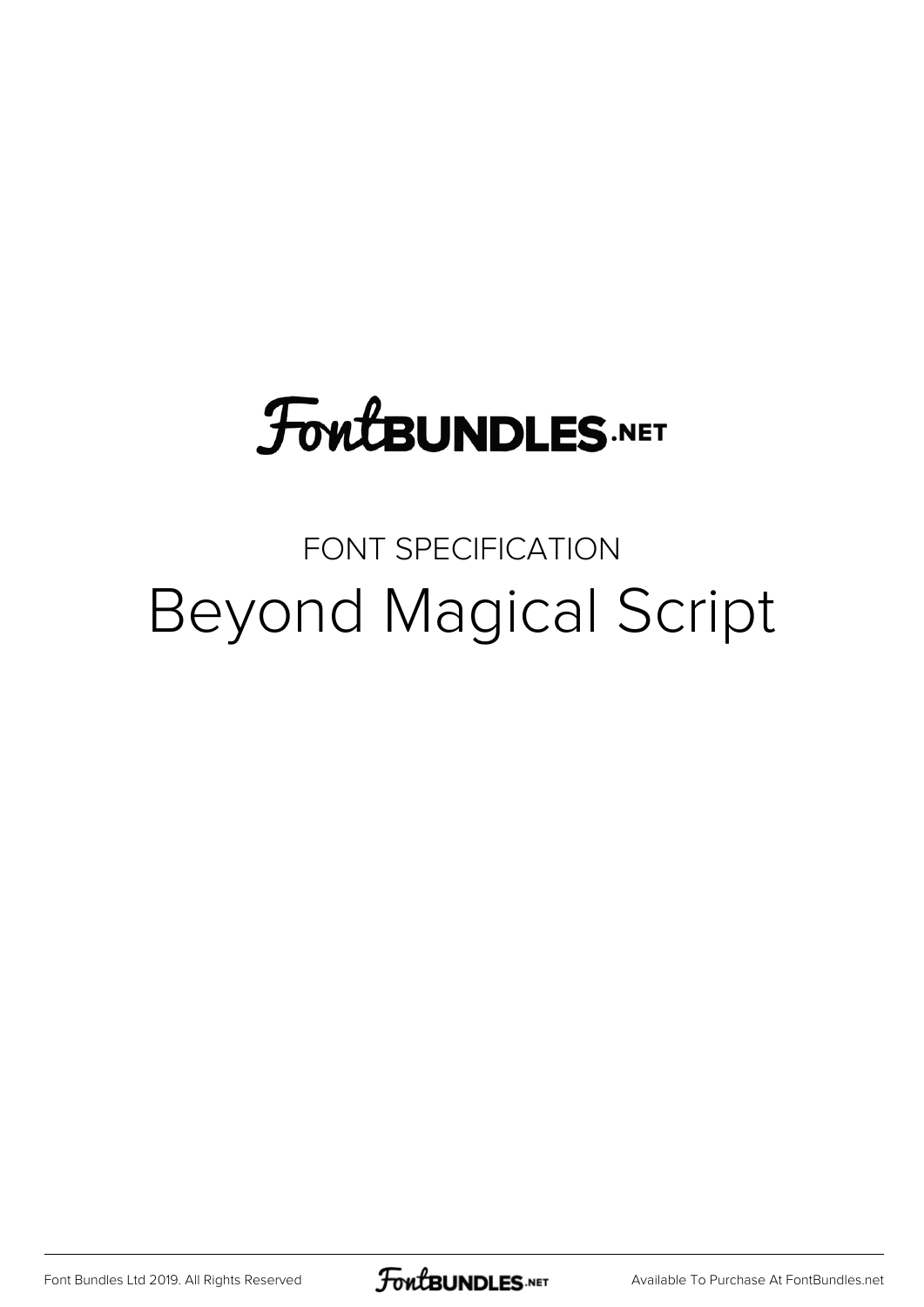#### Beyond Magical - Regular

**Uppercase Characters** 

# $\mathscr{A}$  of  $\mathscr{C}$  of  $\mathscr{E}$  of  $\mathscr{F}$  of  $\mathscr{F}$  of  $\mathscr{F}$  of  $\mathscr{A}$  on on  $\mathscr{O}$ OP Q OR S TOU OV OW OX OY Z

Lowercase Characters

abcdefghijklmnopqvstuvwxy  $\mathcal{X}$ 

**Numbers** 

## 0123456789

Punctuation and Symbols

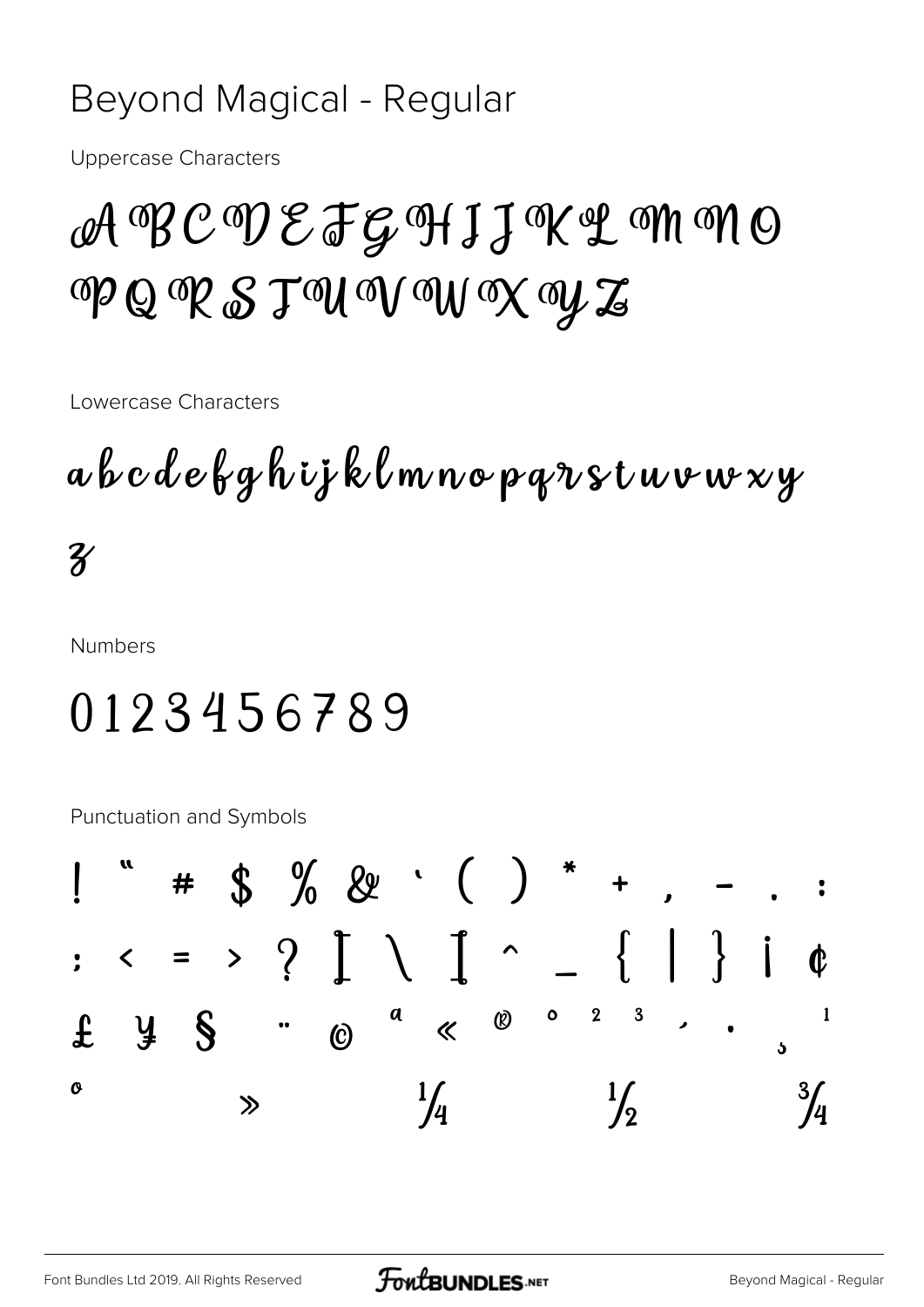All Other Glyphs